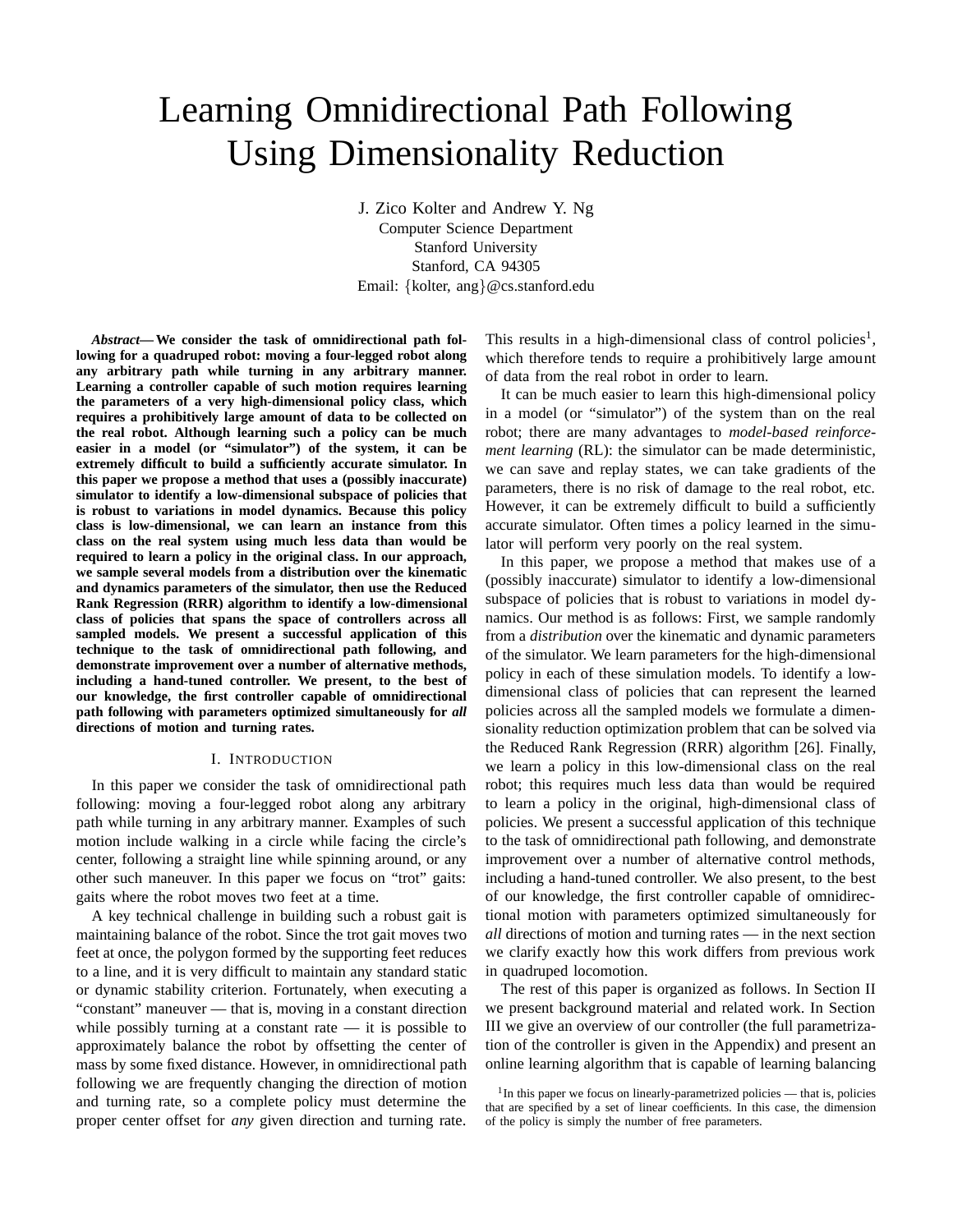offsets for any *fixed* direction of motion and turning rate. In Section IV we formally present our method for identifying a low-dimensional policy class by sampling from a distribution over simulator models. In Section V we present and analyze our results on the real robotic system. Finally, in Section VI we give concluding remarks.

# II. BACKGROUND AND RELATED WORK

# *A. Quadruped Locomotion*

There has been a great deal of work in recent years, both in the robotics and the machine learning communities, on quadruped locomotion. Much of the research has focused on static walking (moving one leg at a time, thereby keeping the robot statically stable) including statically stable gaits capable of omnidirectional path following [19]. In addition, there has been much work on designing static gaits that can navigate irregular terrain [6, 5, 11, 18]. However, in this paper we focus on the dynamic trot gait over flat terrain, which requires very different approaches.

There has also been a great deal of work on developing omnidirectional trot gaits, in particular for the Sony AIBO robot. Much of this work is based on a trot gait, originally developed by Hengst et. al. [13], that is potentially capable of moving in any direction while turning at any rate. While the parameters of the gait presented in [13] are hand-tuned, there has been much subsequent work on gait optimization of this and similar gaits. Several gait optimization methods have been investigated, including evolutionary search methods [14, 8, 27], direction set minimization [16] and policy gradient techniques [17]. However, while the controllers in these papers are *capable* of omnidirectional motion in that they can walk in any direction while turning at any rate, all the papers listed above focus on optimizing parameters only for one *single* direction of motion at a time (usually forward walking). Additionally, as noted in [27], gaits optimized for one type of motion typically perform poorly on other maneuvers — for example, a gait optimized for forward walking typically performs poorly when attempting to walk backwards. In contrast, in this paper we focus on learning a policy that performs well for *all* directions of motion and turning rates.

Another vein of research in dynamic quadruped gaits follows work by Raibert [24, 25]. This and more recent work [22, 21] achieve dynamic gaits — both trot gaits and gallop gaits, which include a flight phase — by "hopping" on compliant legs, which typically employ some form of hydraulics. While this is a powerful technique that can allow for very fast locomotion, we discovered very quickly that our robot was not capable of generating sufficient force to jump off the ground, effectively disallowing such methods.

There is also a great deal of work on dynamic stability criteria for legged robots [12, 23]. One of the most well-known criteria is to ensure that the Zero Moment Point (or ZMP) [29] — which is similar to the center of mass projected on to the ground plane, except that it accounts for inertial forces acting on the robot — never leaves the supporting polygon. However, when the robot has only two rounded feet on the ground the supporting polygon reduces to a line, making it difficult to maintain the ZMP exactly on this line. In addition, we found it difficult to calculate the ZMP precisely on the real robot due to the inaccuracy of the on-board sensors. For these reasons, in this paper we focus on an approximate method for balancing the robot.

# *B. Learning and Control*

The method we propose in this paper is related to the area of robust control theory. For a general overview of robust control, see [31] and [9]. However, our work differs from standard robust control theory in that the typical goal of robust control is to find a *single* policy that performs well in a *wide variety* of possible models. In contrast, we make no assumption that any such policy exists — indeed, in our application the optimal policy depends very much on the particular model dynamics — but rather we want to identify a *subspace* of policies that is robust to variation in the model dynamics. In the final step of our method, we then search this subspace to find a policy that is specific to the dynamics of the real system.

To identify the low-dimensional subspace of policies, we pose an optimization problem that can be solved via the Reduced Rank Regression (RRR) algorithm. The RRR setting was first discussed by Anderson [1]. Izenman [15] developed the solution that we apply in this paper, coined the term "Reduced Rank Regression," and discussed the relationship between this algorithm, Canonical Correlation Analysis (CCA) and Principle Component Analysis (PCA). RRR is discussed in great detail in [26], and there is a great deal of active research on this algorithm, both from theoretical [2] and numerical perspectives [10].

In the machine learning literature, the problem we formulate can be viewed as an instance of multi-task learning [7, 3]. However, our setting does differ slightly from the prototypical multi-task learning paradigm, since we do not ultimately care about performance on most of the tasks, except insofar as it helps us learn the one task we care about  $-$  i.e., we don't care how well the policies perform in the simulation models, just how well the final controller performs on the real system.

Finally, we note that there has been recent work on the application of dimensionality reduction techniques to control and reinforcement learning. Mahadevan [20] uses Graph Laplacian methods to learn a low-dimensional representation of value functions on a Markov Decision Process (MDP). Roy et. al. [28] use dimensionality reduction to compactly represent belief states in a Partially Observable MDP. Our work is similar in spirit, except that we apply dimensionality reduction to the space of controllers, to learn a low-dimensional representation of the control policies themselves.

# III. A CONTROLLER FOR OMNIDIRECTIONAL PATH FOLLOWING

In this section we present a parametrized gait for the quadruped robot that is capable of omnidirectional path following. The design builds upon recent work on trot gaits for quadruped locomotion [13, 17]. The robot used in this work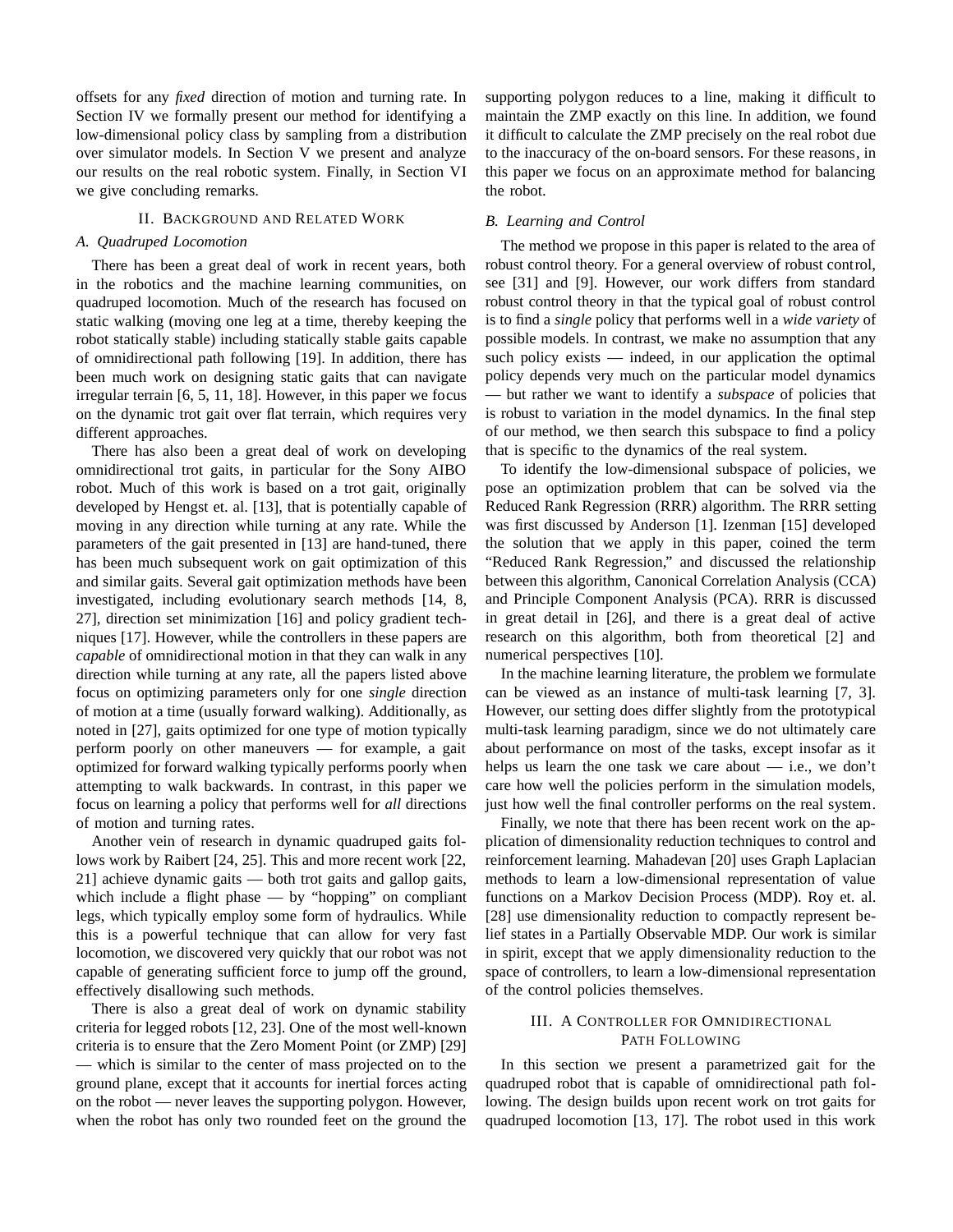

Fig. 1. The LittleDog robot, designed and built by Boston Dynamics.

is shown in Figure 1. The robot, known as "LittleDog," was designed and built by Boston Dynamics, Inc and is equipped with an internal IMU and foot force sensors. State estimation is performed via a motion capture system that tracks reflective markers on the robot.

Our controller uses inverse kinematics to specify locations for the four feet in Euclidean coordinates relative to the robot's body. While two feet move along the ground, the other two feet moving through the air in a box pattern; this moves the robot forward  $[13]$ .<sup>2</sup> We achieve lateral movement by rotating the angle of all the four feet, and turn by skewing the angles of the front and back or left and right feet. We specify paths for the robot as linear splines, with each point specifying a desired position and angle for the robot. The controller is closed-loop: every time step (10 milliseconds) we use the current state estimate to find a direction and turning angle that forces the robot to follow the specified path. A more detailed description of the gait is given in the appendix.

### *A. Learning To Balance*

We found that by far the most challenging aspect of designing a robust controller was balancing the robot as it moved. To balance the robot, our controller offsets the center of mass of the robot by some specified amount  $(x_{\text{off}}, y_{\text{off}})$ .<sup>3</sup> Without a proper center offset, the robot will "limp" visibly while walking. The challenge is to find a function that determines the proper center offset for any given direction of motion and turning rate. That is, given a direction angle  $\psi$  and turning rate  $\omega$ , we want to find functions  $f_x$  and  $f_y$  such that

$$
x_{\text{off}} = f_x(\psi, \omega), \quad y_{\text{off}} = f_y(\psi, \omega).
$$

Since the direction angle and turning rates are inherently periodic — i.e., a direction angle of  $2\pi$  is identical to a

directon angle of  $0$  — the Fourier bases are a natural means of representing these functions. We therefore represent  $f_x$  as

$$
f_x(\psi, \omega) = \theta_x^T \phi(\psi, \omega)
$$

where  $\theta_x \in \mathbb{R}^k$  is a vector of coefficients and

$$
\phi(\psi, \omega) = [\cos(i\psi)\cos(j\omega), \cos(i\psi)\sin(j\omega),\nsin(i\psi)\cos(j\omega), \sin(i\psi)\sin(j\omega)],\ni, j = 1, 2, ...
$$

denotes first k principle Fourier basis functions of  $\psi$  and  $\omega$  — here the range of i and j are chosen so that the dimension of  $\phi$  is also k. The function  $f_y$  is represented in the same manner, and learning a parametrization of the controller requires learning the coefficients  $\theta_x$  and  $\theta_y$  of this approximation.

With this motivation, we first consider the problem of finding the center offset for a *fixed* direction angle  $\psi$  and turning rate  $\omega$ . We designed a online learning algorithm that, for fixed  $\psi$  and  $\omega$ , dynamically adjusts the center offsets during walking so as to balance the robot. The intuition behind this algorithm is that if the robot is balanced, then the two moving feet should hit the ground simultaneously. If the two feet do not hit the ground simultaneously, then the algorithm looks at which of the two feet hit the ground first, and adjusts the center offsets accordingly. If, for example, the back leg hits the ground before the front leg, then the algorithm will shift the center of mass forward, thereby tilting the robot forward, and encouraging the front leg to hit the ground sooner. The precise updates are given by

$$
x_{\text{off}} := x_{\text{off}} + \alpha (g(t_{\text{FL}} - t_{\text{BR}}) + g(t_{\text{FR}} - t_{\text{BL}}))
$$
  

$$
y_{\text{off}} := y_{\text{off}} + \alpha g((t_{\text{FL}} - t_{\text{BR}}) - (t_{\text{FR}} - t_{\text{BL}}))
$$
 (1)

where  $\alpha$  is a learning rate,  $t_{FL}$ ,  $t_{FR}$ ,  $t_{BL}$ ,  $t_{BR}$  are the foot contact times for the four feet respectively, and  $g(x)$  =  $x^2 \cdot \text{sgn}(x)$ . So, for example, if the back left leg hits before the front right,  $t_{\text{FR}} - t_{\text{BL}} > 0$ , so  $x_{\text{off}}$  is increased, shifting the center of mass forward. The algorithm is similar in spirit to the previously mentioned gait optimization algorithms for the Sony AIBO gaits [14, 16, 8, 17, 27] in that it performs online optimization of the gait parameters for a fixed direction angle and turning rate. We implemented this algorithm both in simulation and on the actual robot; for the actual robot we used foot force sensors to determine when a foot hit the ground.<sup>4</sup> Convergence to a stable center position is generally quite fast, about a minute or two on the real robot (assuming no adverse situations arise, which we will discuss shortly).

Given a collection of direction angles, turning rates, and their corresponding center offsets, we can learn the coefficients  $\theta_x$  and  $\theta_y$  by least squares regression. Specifically, if we are given a set of  $n$  direction angles, turning rates, and resulting

<sup>&</sup>lt;sup>2</sup>We also experimented with other locus shapes for moving the feet that are common in the literature, such as a half ellipse or a trapezoid [17], but found little difference on our robot in terms of performance.

 $3$ In the coordinate system we use, the positive x axis points in the direction that the robot is facing, and the positive  $y$  axis points to the robot's left.

<sup>&</sup>lt;sup>4</sup>Although the foot sensors on the LittleDog robot are not particularly accurate in many situations, the trot gait hits the feet into the ground hard enough that the foot sensors can act as a simple Boolean switch indicating whether or not the feet have hit the ground.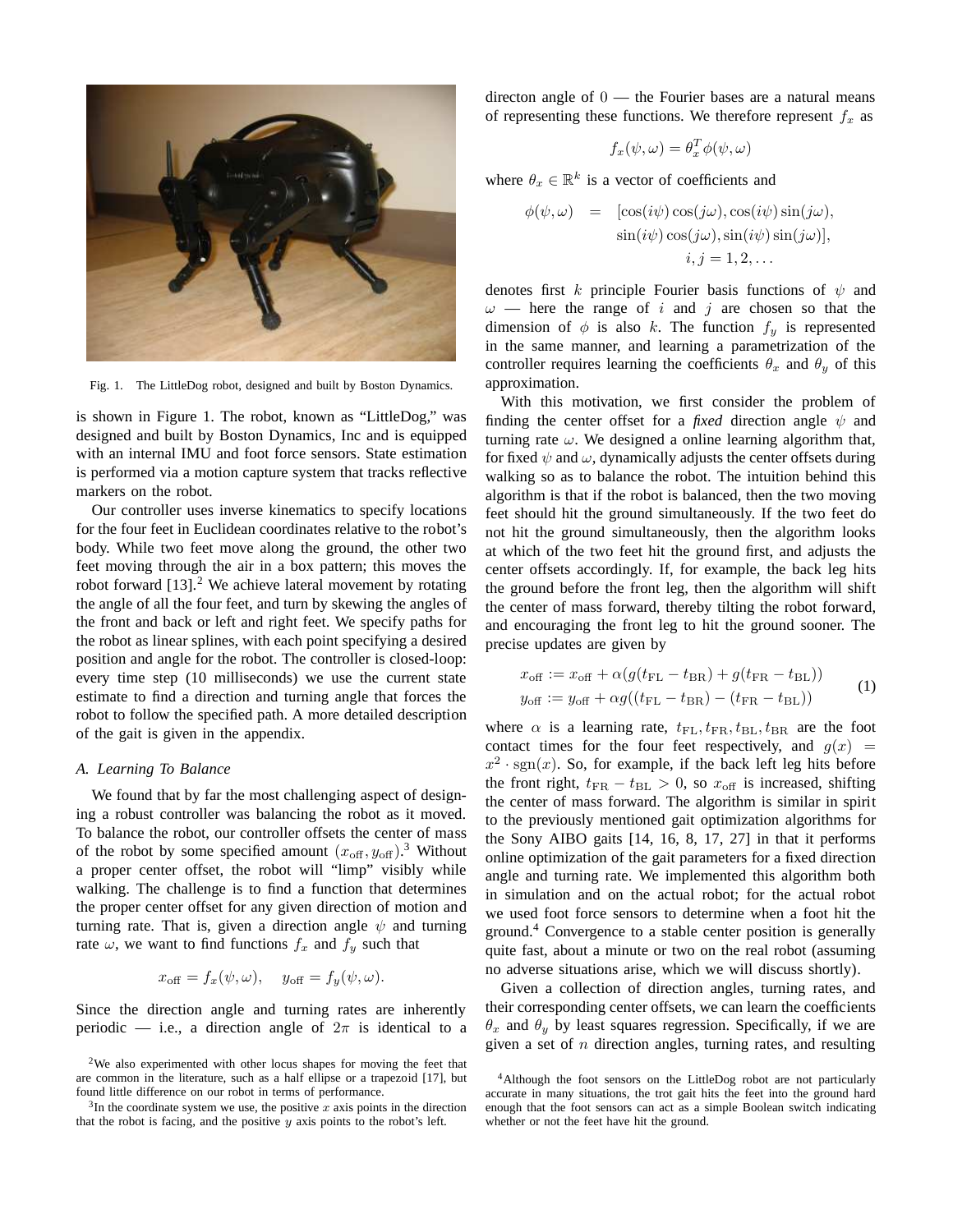x center offsets,  $\{\psi_i, \omega_i, x_{\text{off},i}\}, i = 1 \dots n$ , then we can learn the parameters  $\theta_x \in \mathbb{R}^k$  by solving the optimization problem

$$
\min_{\theta_x} \|y - X\theta_x\|_2^2 \tag{2}
$$

where  $X \in \mathbb{R}^{n \times k}$  and  $y \in \mathbb{R}^n$  are design matrices defined as

$$
X = \left[\phi(\psi_1, \omega_1) \dots \phi(\psi_n, \omega_n)\right]^T \quad y = \left[x_{\text{off},1} \dots x_{\text{off},n}\right]^T.
$$
\n(3)

The solution to this problem is given by,  $\theta_x = (X^T X)^{-1} X^T y$ , and by a well known sample complexity result [4], we need  $\Omega(k)$  data points to find such a solution.

Unfortunately, computing a sufficient number center offsets on the real robot is a time-consuming task. Although the algorithm described above can converge in about a minute under ideal circumstances, several situations arise that can slow convergence considerably. Communication with the robot is done over a wireless channel, and packet loss can make the robot slip unexpectedly, which causes incorrect adjustments to the robot. Additionally, an improper center offset (as would occur before the algorithm converged) can make the robot move in a way that degrades the joint angle calibration by bashing its feet into the ground. Although it is significantly easier to find proper joint offsets in simulation, it is difficult to create a simulator that accurately reflects the center offset positions in the real robot. Indeed, we invested a great deal of time trying to learn parameters for the simulator that reflected the real system as accurately as possible, but still could not build a simulator that behaved sufficiently similarly to the real robot. The method we present in the next section allows us to deal with this problem, and efficiently learn center offsets for the real robot by combining learning in both simulation and the real robot.

# IV. IDENTIFYING A LOW DIMENSIONAL POLICY CLASS USING DIMENSIONALITY REDUCTION

In this section we present a method for identifying a low-dimensional policy class by making use of a potentially innaccurate simulator. Although we focus in this paper on the application of this method to the specific task of learning a policy for omnidirectional path following, the formulations we present in this section are general.

The intuition behind our algorithm is that even if it is very difficult to find the precise dynamic parameters that would make a simulator accurately reflect the real world, it may be much easier to specify a *distribution* over the potential variations in model dynamics.<sup>5</sup> Therefore, even if the simulator does not mimic the real system exactly, by considering a distribution over the model parameters, it can allow us identify a smaller subspace of policies in which to search. The method we propose is as follows:

1) Draw  $m$  random samples from a distribution over the dynamic and kinematic parameters of the simulator. Each set of parameters now defines a differently perturbed simulation model.

- 2) In each simulation model, collect  $n$  data points. For example, in our setting each of these data points corresponds to a particular direction angle  $\psi$ , turning rate  $\omega$ , and the resulting center offset ( $x_{\text{off}}$  or  $y_{\text{off}}$ ) found by the online balancing algorithm described previously.
- 3) Use the Reduced Rank Regression algorithm to learn a small set of basis vectors that span the major axes of variation in the space of controllers over all the sampled models.
- 4) For the real robot, learn the parameters of the policy in this low-dimensional class.

More formally, suppose we are given a matrix of feature vectors  $X \in \mathbb{R}^{n \times k}$  and we collect a set of of output vectors  $\{y^{(i)} \in \mathbb{R}^n\}, i = 1, \dots, m$ , where each of the  $y^{(\tilde{i})}$ 's corresponds to the data points collected from the ith simulator. In our setting these matrices are given by (3), i.e., the rows of  $X$  are the k-dimensional Fourier bases, and the entries of  $y^{(i)}$  are the center offsets found by the online balancing algorithm (notice that we now require the  $i$  superscript on the  $y$ vectors, since the resulting center offsets will vary between the different simulator models). Rather than learn the coefficients for each simulator individually, as in (2), we consider all the  $m$  simulator models jointly, by forming the design matrices  $Y \in \mathbb{R}^{n \times m}$  and  $\Theta \in \mathbb{R}^{k \times m}$ ,

$$
Y = \left[ y^{(1)} \dots y^{(m)} \right], \quad \Theta = \left[ \theta^{(i)} \dots \theta^{(m)} \right]
$$

and considering the problem<sup>6</sup>

$$
\min_{\Theta} \|Y - X\Theta\|_F^2. \tag{4}
$$

However, solving this problem is identical to solving each of the least squares problems (2) individually for each  $i$ ; if we want to learn the coefficients for a policy on the real robot, this approach offers us no advantage.

Instead, we consider matrices  $A \in \mathbb{R}^{k \times \ell}, B \in \mathbb{R}^{\ell \times m}$ , with  $\ell \ll k$  and the problem

$$
\min_{A,B} \|Y - XAB\|_F^2. \tag{5}
$$

In this setting, the A matrix selects  $\ell$  linear combinations of the columns of  $X$ , and the  $B$  matrix contains the coefficients for these linear combinations. In other words, this approximates the coefficients as  $\theta^{(i)} \approx Ab^{(i)}$ , were  $b^{(i)} \in \mathbb{R}^{\ell}$  is the *i*th column of  $B$ . The matrix  $A$  forms a basis for representing the coefficients in *all* the m simulation models.

The key advantage of this approach comes when we consider learning the parameters  $\theta \in \mathbb{R}^k$  of a policy on the real robot. We approximate  $\theta$  as a linear combination of the columns of A, i.e.,  $\theta = Ab$ . However, since A, as defined above, has only  $\ell$  columns, we only need to learn the  $\ell$ dimensional coefficient vector b in order to approximate  $\theta$ . By a standard sample complexity result [4], this requires only  $O(\ell)$  examples, and since  $\ell \ll k$ , this greatly reduces the amount of data required to learn the policy on the real system.

<sup>6</sup>Here,  $\|\bullet\|^2_F$  denotes the squared Frobenius norm,  $||A||_F^2 = \sum_{i,j} A_{ij}^2$ .

<sup>5</sup>This claim is discussed further in Subsection IV-B.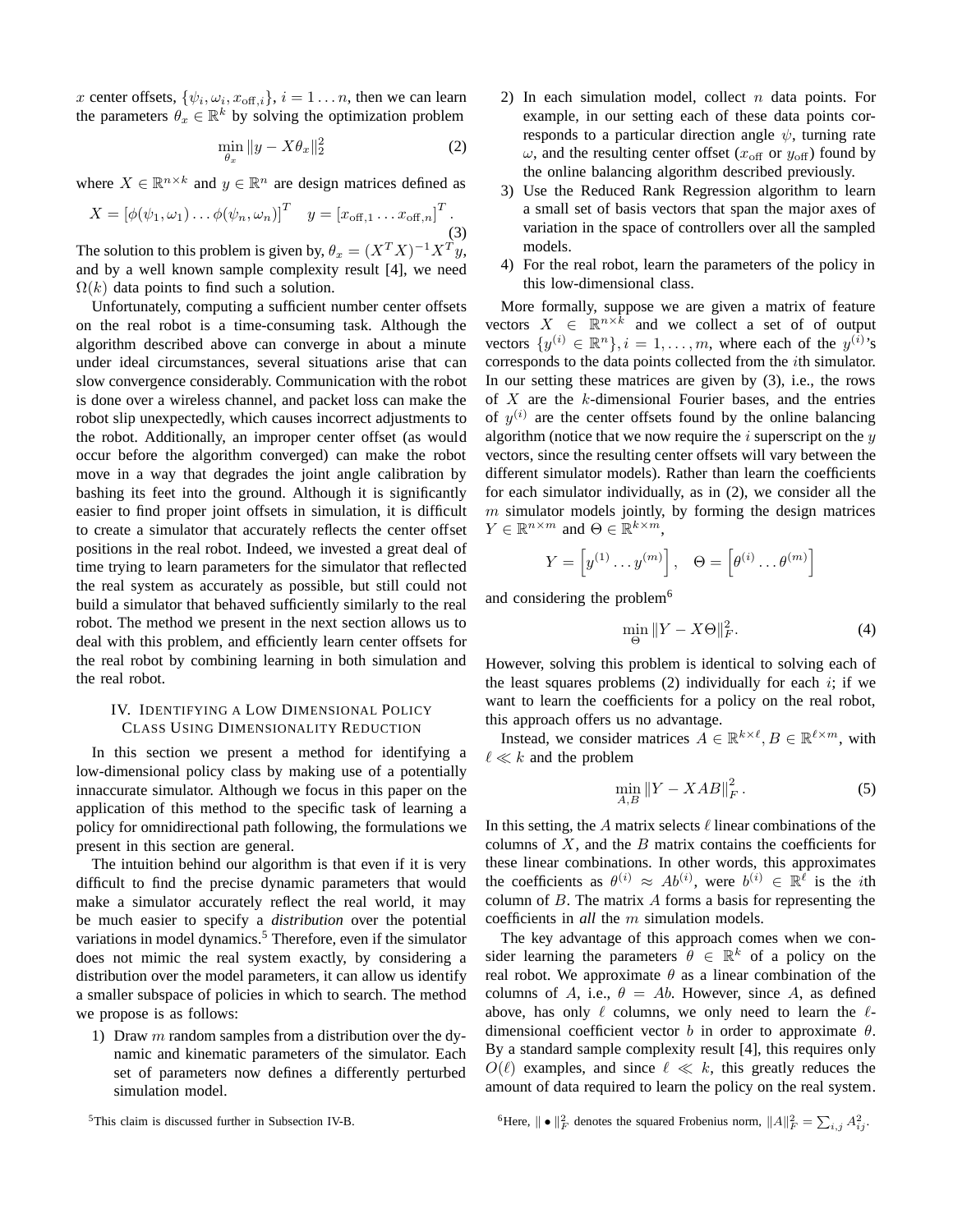In order to motivate the exact optimization problem presented in (5), we discuss other possible approaches to the problem. First, we could solve (4) to find the least squares solution Θ, then run Principal Component Analysis (PCA) to find a set of basis vectors that could accurately represent all the columns of Θ. However, this approach ultimately minimizes the wrong quantity: we do not truly care about the error in approximating the coefficients  $\theta^{(i)}$  themselves, but rather the error in approximating the actual data points  $y^{(i)}$ . Second, we could run PCA on the Y matrix, which would result in a set of basis vectors that could represent the data points across all the different simulation models. However, we would require some way of extending these bases to new data points not in the training set, and this can be difficult.<sup>7</sup> Instead, the minimization problem (5) truly represents the error quantity that we are interested in — how well our coefficients can approximate the data points Y .

Despite the fact that the optimization problem (5) is nonconvex, it can be solved efficiently (and exactly) by the Reduced Rank Regression algorithm. We begin by noting that (5) is identical to the problem

$$
\min_{\Theta} \quad \|Y - X\Theta\|_F^2
$$
  
s.t. 
$$
\text{rank}(\Theta) = \ell.
$$
 (6)

The solution to this Reduced Rank Regression problem, (6), is given by

$$
\Theta = (X^T X)^{-1} X^T Y V V^T \tag{7}
$$

where the columns of V are the  $\ell$  principle eigenvectors of

$$
Y^T X (X^T X)^{-1} X^T Y. \tag{8}
$$

.

This result is proved in [26, Theorem 2.2]. Optimal values of  $A$  and  $B$  can be read directly from this solution,

$$
A = (X^T X)^{-1} X^T Y V \quad B = V^T
$$

Notice that the Reduced Rank Regression solution can be interpreted as the least squares solution  $(X^TX)^{-1}X^TY$  projected into the subspace spanned by V. When V is full rank — i.e., there is no rank constraint — then  $VV^T = I$ , and the solution naturally coincides with the least squares solution.

After learning  $A$  and  $B$ , the final step in our algorithm is to learn a policy on the real robot. To do this we collect, from the real system, a small set of data points  $y \in \mathbb{R}^p$  for some (new) set of feature vectors  $X \in \mathbb{R}^{p \times k}$ , and solve the least squares problem

$$
\min_b \|y - XAb\|_2^2
$$

For  $b \in \mathbb{R}^{\ell}$ . For the reasons mentioned above, b can be estimated using much less data that it would take to learn the full coefficient vector  $\theta \in \mathbb{R}^k$ . After learning b, we approximate the robot's policy parameters as  $\theta = Ab$ .

#### *A. Non-uniform Features*

Note that one restriction of the model as presented above is that the feature vectors  $X$  must be the same for all simulations. In our particular application of Reduced Rank Regression, this does not seem to be overly restrictive, since the data points are generated by a simulator. Therefore, we can typically choose the data points to be whatever we desire, and so can simply restrict them to be the same across all the simulation models. Alternatively, the framework can be extended to handle the case where the different simulation models have different feature vectors, though we no longer know of any method which is guarenteed to find the globally optimal solution.

Let  $X^{(i)} \in \mathbb{R}^{n^{(i)} \times k}$  denote the feature vector for the *i*th simulation model. We now want to minimize

$$
\min_{A,B} \sum_{i=1}^{m} \|y^{(i)} - X^{(i)}Ab^{(i)}\|_2^2 \tag{9}
$$

where  $b^{(i)}$  is the *i*th column of B. This is referred to as the Seemingly Unrelated Regressions (SUR) model of Reduced Rank Regression [26, Chapter 7]. We know of no closed form for the solution in this case, but must instead resort to approximate iterative methods. Note that (9), while not convex in  $A$  and  $B$  jointly, is quadratic in either argument alone. Therefore, we can apply alternating minimization: we first hold  $A$  fixed and optimize over  $B$ , then hold  $B$  fixed and optimize over A; because each step involves unconstrained minimization of a quadratic form, it can be solved very efficiently by standard numerical codes. We repeat this process until convergence to a fixed point. More elaborate algorithms typically impose some form of normalization constraints on the two matrices [26].

We conducted extensive experiments with alternating minimization algorithms, when the feature vectors were chosen to be different across the different simulations, and we found performance to be nearly identical to the standard case for our particular data set. Since the general method we propose does allow for the feature vectors to be the same across all the simulation models, we focus on the previous setting, where the problem can be solved exactly.

# *B. Further Discussion*

Since our approach requires specifying a distribution over kinematic and dynamic parameters of the simulator, the question naturally arises as to how we may come up with such a distribution, and whether specifying this distribution is truly easier than simply finding the "correct" set of parameters for the simulator. However, in reality it is likely that there does not exist *any* set of parameters for the simulator that reflects the real world. As mentioned in the previous section, we expended a great deal of energy trying to match the simulator to the real system as closely as possible, and still did not achieve a faithful representation. This is a common theme in robust control: stochasticity of the simulator is important not only because we believe the real world to be stochastic to a degree, but because the stochasticity acts as a surrogate

 $7$ There are certainly methods for doing this. For example, the Nyström approximation [30] could be used compute a non-parametric approximation to the output y' for previously unseen feature vector  $x'$ . However, this would require computing the outputs corresponding to  $x'$  for all (or at least many) of the simulators, making this technique less applicable for the real-time situations we are concerned with.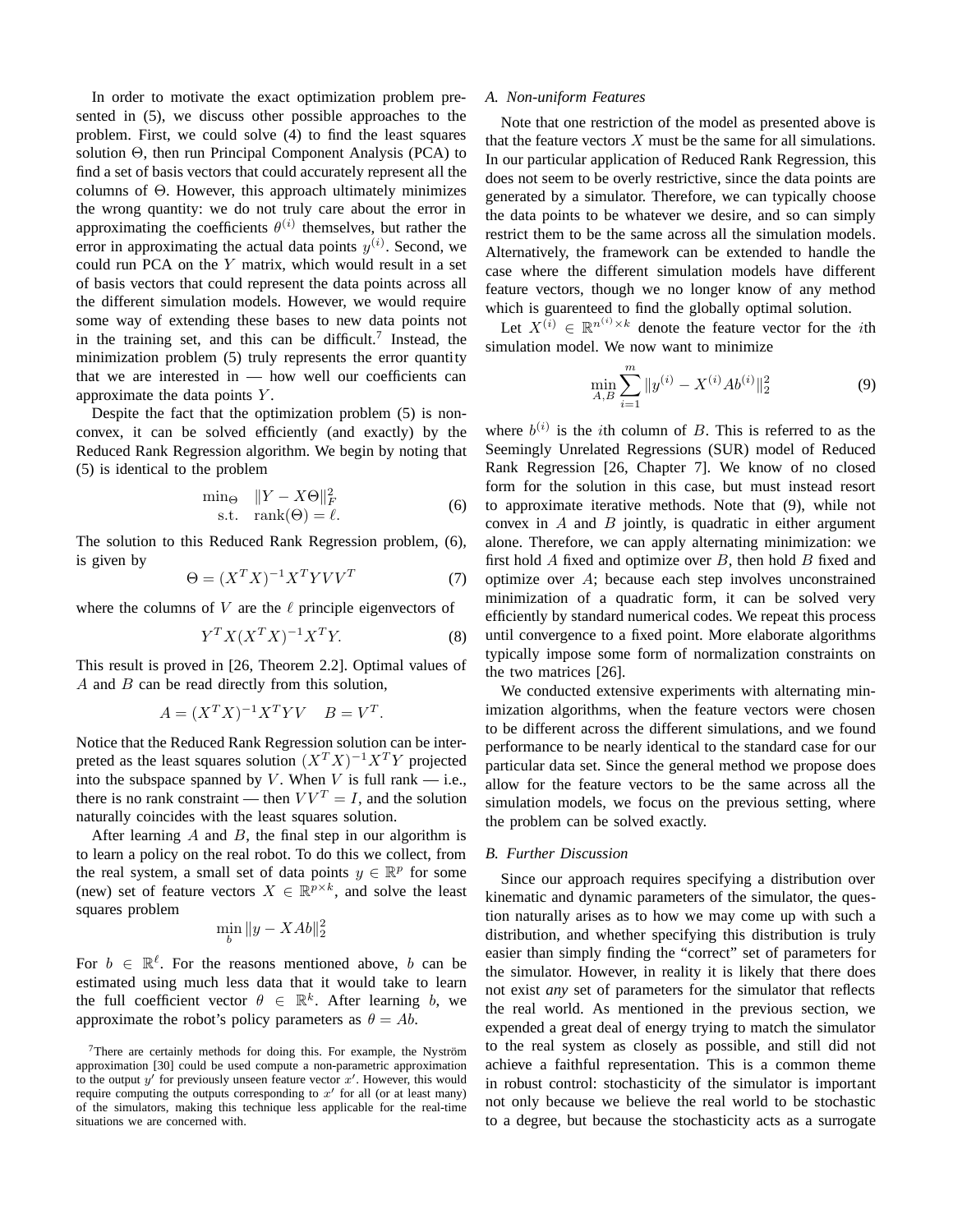

Fig. 2. Pictures of the quadruped robot following several paths.

for the unmodelled effects of the real world. Therefore, we use a straightforward approach to modeling the distribution over simulators: we use independent Gaussian distributions over several of the kinematic and dynamic parameters. This approach worked very well in practice, as we will show in the next section, and it was generally insensitive to the variance of the distributions.

Second, in the method presented here, learning the highdimensional policy in each perturbed model is framed as a least-squares regression task. This is advantageous because it allows us to optimally solve the joint policy learning problem over all perturbed models with a rank constraint — squared error loss is the only loss we are aware of can be optimally solved with such a rank constraint. Were we to employ a different method for learning the high-dimensional policies in each perturbed model, such as policy gradient, then we would have to resort to heuristics for enforcing the rank constraint on the policy coefficient matrix. This may be necessary in some cases, if learning a policy cannot be framed as an ordinary least squares problem, but here we focus on the case where the problem can be solved optimally, as this was sufficient for our task of omnidirectional path following.

![](_page_5_Figure_4.jpeg)

(a) Desired and actual trajectories for the learned controller on path 1. (b) Learned center offset curves for several different turning angles. Fig. 3. Trajectory and center offsets for the learned controller.

# V. EXPERIMENTAL RESULTS

In this section we present experimental results on applying our method to learn a controller for omnidirectional path following. The simulator we built is based on the physical specifications of the robot and uses the Open Dynamics Engine (ODE) physics environment.<sup>8</sup>

Our experimental design was as follows: We first sampled 100 simulation models from a distribution over the simulator parameters.<sup>9</sup> In each of these simulation models, we used the online balancing algorithm described in Section III to find center offsets for a variety of fixed directions and turning rates.<sup>10</sup> In our experiments, we constrained the centering function (in both the  $x$  and  $y$  directions), to be a linear combination of the first  $k = 49$  Fourier bases of the direction angle and turning rate. We then applied the Reduced Rank Regression algorithm to learn a low-dimensional representation of this function with only  $\ell = 2$  parameters, effectively reducing the number of parameters by more than  $95\%$ .<sup>11</sup> Finally, to learn a policy on the actual robot, we used the online centering algorithm to compute proper center locations for 12 fixed maneuvers on the robot and used these data points to estimate the parameters of the low-dimensional policy.

To evaluate the performance of the omnidirectional gait and the learned centering function, we used three benchmark path splines: 1) moving in a circle while spinning in a direction opposite to the circle's curvature; 2) moving in a circle, aligned with the circle's tangent curve; and 3) moving in a circle keeping a fixed heading. To quantify performance of the robot

<sup>9</sup>Experimental details: we varied the simulators primarily by adding a constant bias to each of the joint angles, where these bias terms were sampled from a Gaussian distribution. We also experimented with varying several other parameters, such as the centers of mass, weights, torques, and friction coefficients, but found that none of these had as great an effect on the resulting policies as the joint biases. This is somewhat unsurprising, since the real robot has constant joint biases. However, we reiterate the caveat mentioned in the previous section: it is not simply that we need to learn the correct joint biases in order to achieve a perfect simulator; rather, the results suggest that perturbing the joint biases results in a class of policies that is robust to the typical variations in model dynamics.

 $10$ For each model, we generated 100 data points, with turning angles spaced evenly between -1.0 and 1.0, and direction angles from 0 to  $2\pi$ .

<sup>11</sup>Two bases was the smallest number that achieved a good controller with the data we collected: one basis vector was not enough, three basis vectors performed comparably to two, but had no visible advantage, and four basis vectors began to over-fit to the data we collected from the real robot, and started to perform worse.

<sup>8</sup>ODE is available at http://www.ode.org.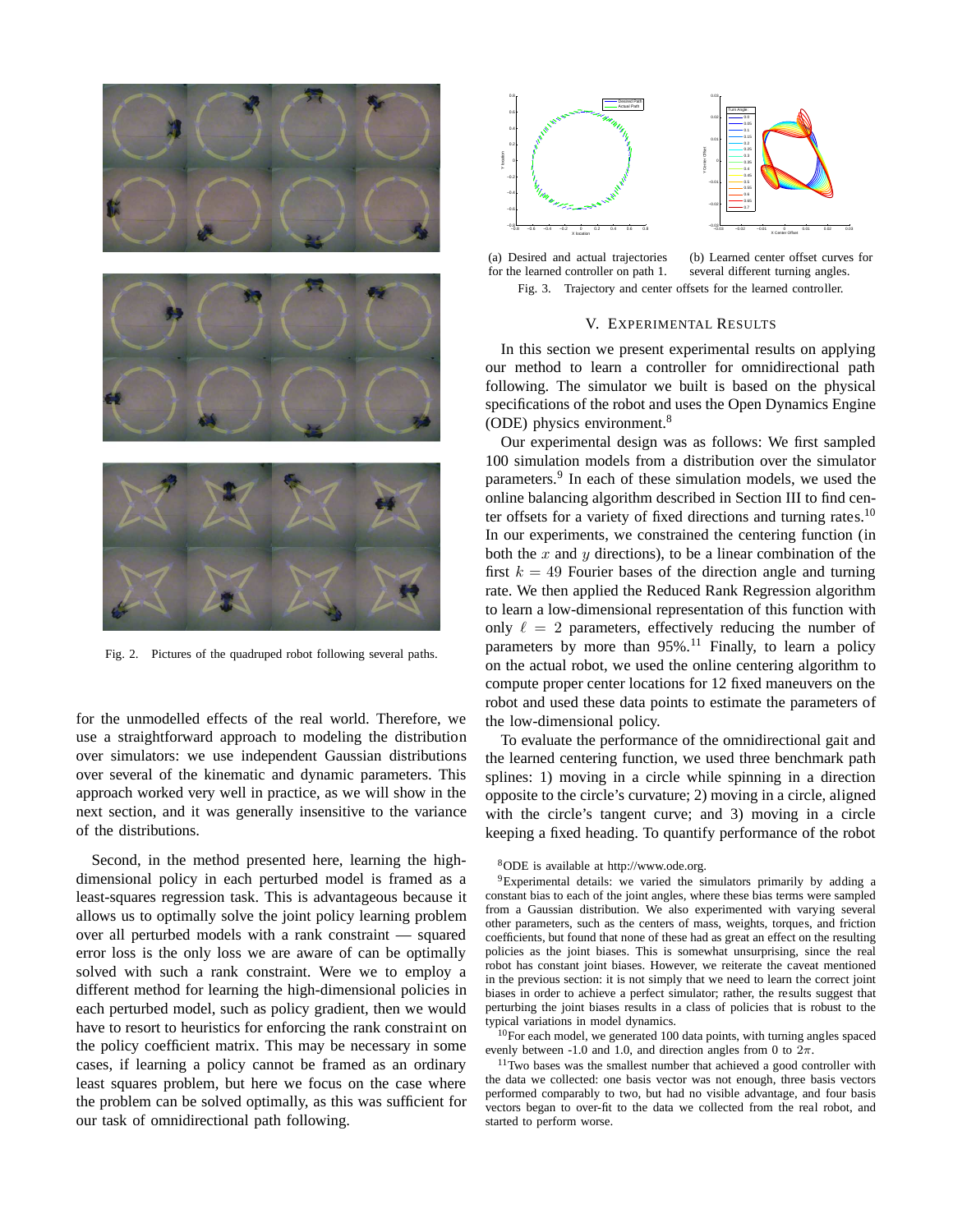| <b>Metric</b>       | Path           | <b>Learned Centering</b> | No Centering      | <b>Hand-tuned Centering</b> |
|---------------------|----------------|--------------------------|-------------------|-----------------------------|
| Loop Time (sec)     |                | $31.65 + 2.43$           | $46.70 \pm 5.94$  | $34.33 \pm 1.19$            |
|                     | $\mathfrak{D}$ | $20.50 + 0.18$           | $32.10 + 1.79$    | $31.69 + 0.45$              |
|                     | 3              | $25.58 + 1.46$           | $40.07 + 0.62$    | $28.57 + 2.21$              |
| Foot Hit RMSE (sec) |                | $0.092 + 0.009$          | $0.120 + 0.013$   | $0.098 \pm 0.009$           |
|                     | 2              | $0.063 + 0.007$          | $0.151 + 0.016$   | $0.106 \pm 0.010$           |
|                     | 3              | $0.084 + 0.006$          | $0.129 + 0.007$   | $0.097 + 0.006$             |
| Distance RMSE (cm)  |                | $1.79 \pm 0.09$          | $2.42 \pm 0.10$   | $1.84 + 0.07$               |
|                     | $\mathfrak{D}$ | $1.03 + 0.36$            | $2.80 + 0.41$     | $1.98 + 0.21$               |
|                     | 3              | $1.58 \pm 0.11$          | $2.03 + 0.07$     | $1.85 \pm 0.16$             |
| Angle RMSE (rad)    |                | $0.079 \pm 0.006$        | $0.075 \pm 0.009$ | $0.067 + 0.013$             |
|                     | $\mathfrak{D}$ | $0.070 + 0.011$          | $0.070 + 0.002$   | $0.077 + 0.006$             |
|                     | 3              | $0.046 \pm 0.007$        | $0.058 + 0.012$   | $0.071 \pm 0.009$           |

TABLE I

PERFORMANCE OF THE DIFFERENT CENTERING METHODS ON EACH OF THE THREE BENCHMARK PATHS, AVERAGED OVER 5 RUNS, WITH 95% CONFIDENCE INTERVALS.

on these different tasks, we used four metrics: 1) the amount of time it took for the robot to complete an entire loop around the circle; 2) the root mean squared difference of of the foot hits (i.e., the time difference between when the two moving feet hit the ground); 3) the root mean squared error of the robot's Euclidean distance from the desired path; and 4) the root mean squared difference between the robot's desired angle and its actual angle.

Note that these metrics obviously depend on more than just the balancing controller — speed, for example, will of course depend on the actual speed parameters of the trot gait. However, we found that good parameters for everything but the balancing controller were fairly easy to choose, and the same values were optimal, regardless of the balancing policy used. Therefore, the differences in speed/accuracy between the different controllers we present is entirely a function of how well the controller is capable of balancing — for example, if the robot is unable to balance it will slip frequently and its speed will be much slower than if it can balance well.

We also note that prior to beginning our work on learning basis functions, we spent a significant amount of time attempting to hand-code a centering controller for the robot. We present results for this hand-tuned controller, since we feel it represents an accurate estimate of the performance attainable by hand tuning parameters. We also evaluated the performance of the omnidirectional gait with no centering.

Figure 2 shows pictures of the robots following some of the benchmark paths, as well as an additional star-shaped path. Videos of these experiments are available at:

# http://www.stanford.edu/˜kolter/omnivideos

Table I shows the performance of each centering method, for each of the four metrics, on all three benchmark paths.<sup>12</sup> As can be seen, the learned controller outperforms the other methods in nearly all cases. As the distance and angle errors indicate, the learned controller was able to track the desired trajectory fairly accurately. Figure 3(a) shows the actual and desired position and orientation for the learned centering controller on the first path. Figure 3(b) shows the learned center offset predictor trained on data from the real robot. This figure partially explains why hand-tuning controller can be so difficult: at higher turning angles the proper centers form unintuitive looping patterns.

# VI. CONCLUSIONS

In this paper, we presented a method for using a (possibly inaccurate) simulator to identify a low-dimensional subspace of policies that is robust to variations in model dynamics. We formulate this task as a optimization problem that can be solved efficiently via the Reduced Rank Regression algorithm. We demonstrate a successful application of this technique to the problem of omnidirectional path following for a quadruped robot, and show improvement over both a method with no balancing control, and a hand-tuned controller. This technique enables us to achieve, to the best of our knowledge, the first omnidirectional controller with parameters optimized simultaneously for all directions of motion and turning rates.

# VII. ACKNOWLEDGMENTS

Thanks to Morgan Quigley for help filming the videos and to the anonymous reviewers for helpful suggestions. Z. Kolter was partially supported by an NSF Graduate Research Fellowship. This work was also supported by the DARPA Learning Locomotion program under contract number FA8650-05-C-7261.

#### **REFERENCES**

- [1] T. W. Anderson. Estimating linear restrictions on regression coefficients for multivariate normal distributions. *Annals of Mathematical Statistics*, 22(3):327–351, 1951.
- [2] T. W. Anderson. Asymptotic distribution of the reduced rank regression estimator under general conditions. *Annals of Statistics*, 27:1141–1154, 1999.
- [3] Rie Kubota Ando and Tong Zhang. A framework for learning predictive structures from multiple tasks and unlabeled data. *Journal of Machine Learning Research*, 6:1817–1853, 2005.
- [4] Martin Anthony and Peter L. Bartlett. *Neural Network Learning: Theoretical Foundations*. Cambridge University Press, 1999.
- [5] Shaoping Bai and K.H. Low. Terrain evaluation and its appliaction to path planning for walking machines. *Advanced Robotics*, 15(7):729– 748, 2001.
- [6] Shaoping Bai, K.H. Low, Gerald Seet, and Teresa Zielinska. A new free gaint generation for quadrupeds based on primary/secondary gait. In *Proceedings of the 1999 IEEE ICRA*, 1999.

<sup>&</sup>lt;sup>12</sup>The foot hit errors should not be interpreted too literally. Although they give a sense of the difference between the three controllers, the foot sensors are rather imprecise, and a few bad falls greatly affect the average. They therefore should not be viewed as an accurate reflection of the foot timings in a typical motion.